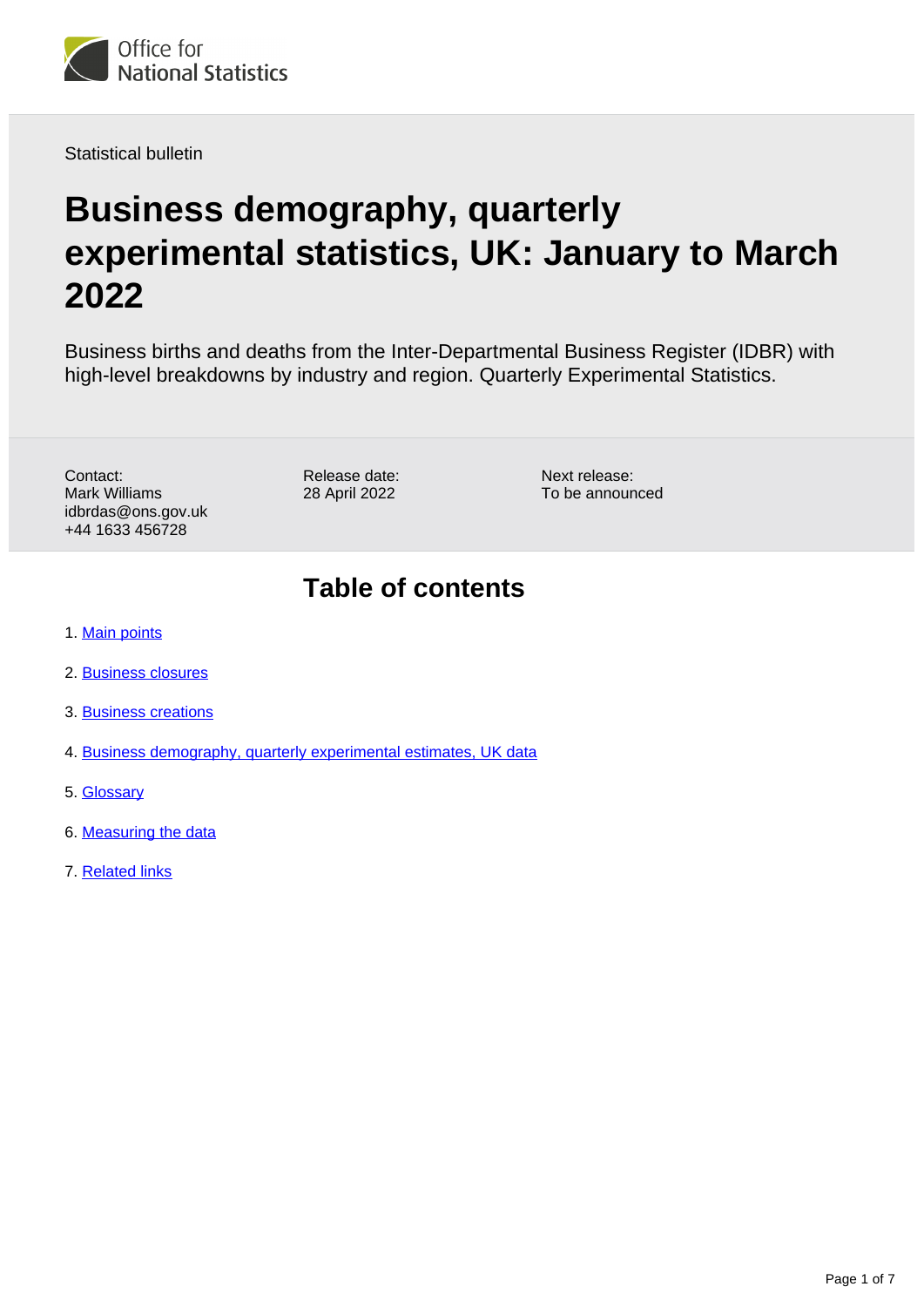## <span id="page-1-0"></span>**1 . Main points**

- The number of businesses removed from the Inter-Departmental Business Register (business closures) in the UK in Quarter 1 (Jan to Mar) 2022 was 23% higher than in Quarter 1 2021.
- There was an increase in closures in 15 out of 16 main industrial groups in Quarter 1 2022 compared with Quarter 1 2021, with the most significant increase coming from the transport and storage industry.
- The number of businesses added to the Inter-Departmental Business Register (business creations) in the UK in Quarter 1 2022 was at the same level as the number added in Quarter 1 2021.
- Construction saw the most significant increase in creations in Quarter 1 2022 compared with Quarter 1 2021, while retail saw the most significant decrease.
- Data in this release are **Experimental Statistics** and produced rapidly to support understanding of the impact of the coronavirus (COVID-19) pandemic on the economy; our annual Business Demography, UK [bulletins](https://www.ons.gov.uk/businessindustryandtrade/business/activitysizeandlocation/bulletins/businessdemography/previousReleases) remain the best source of information on business demography.

Quarterly data in this release are not entirely consistent with the annual business demography publication, which is a more accurate reflection of business births and deaths. The quarterly data in this release are broadly in line and provide new evidence using new methods.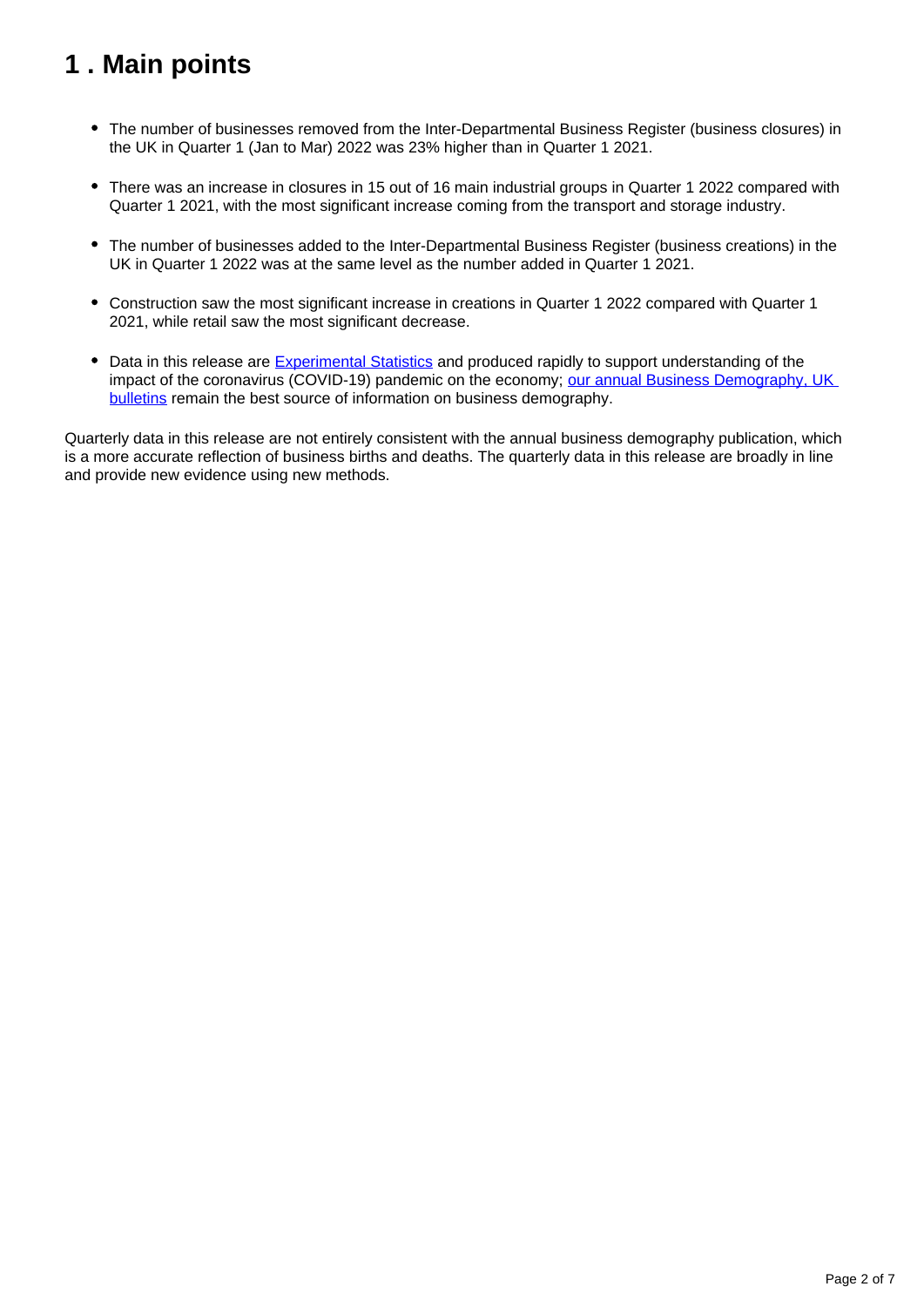## <span id="page-2-0"></span>**2 . Business closures**

Business closures are those removed from the Inter-Departmental Business Register (IDBR). A business is removed from the IDBR if its turnover and employment are zero for several periods, or if the Office for National Statistics (ONS) is notified that the business has ceased trading through an administrative or survey source.

The number of business closures in the UK in Quarter 1 (Jan to Mar) 2022 was 137,210. This is 23% higher than in Quarter 1 2021, with all industrial groups except for agriculture, forestry, and fishing showing an increase in closures. A significant increase in closures came in the transport and storage industry (up 75%). Freight transport by road and courier activities (unlicensed carriers) are the two main industries contributing to the increase in closures within transport and storage. These closures follow significant increases in creations throughout 2020 and 2021 in those industries.

The number of closures in Quarter 1 2022 is the highest Quarter 1 figure since the start of the series in 2017. It is also the fourth quarter in a row where there have been more closures than creations.

#### **Figure 1: Business closures were higher in Quarter 1 (Jan to Mar) 2022 than in any quarter since 2017**

**Number of businesses removed from the Inter-Departmental Business Register (IDBR), quarterly, UK, Quarter 1 2017 to Quarter 1 2022**

### Figure 1: Business closures were higher in Quarter 1 (Jan to Mar) 2022 than in any quarter since 2017

Number of businesses removed from the Inter-Departmental Business Register (IDBR), quarterly, UK, Quarter 1 2017 to Quarter 1 2022



#### **Source: Office for National Statistics (ONS) – Inter-Departmental Business Register (IDBR)**

Businesses closing in Quarter 1 2022 were smaller than those that closed in the first quarters of 2017 to 2021. The average size of business that closed in Quarter 1 2022 by employment was 2.0 employees. This was around 21% smaller than the average size of businesses that closed in the first quarter over the period 2017 to 2021, but only 6% smaller than the average size of businesses that closed in Quarter 1 2021. This shows that the size of businesses that have closed since the coronavirus (COVID-19) pandemic began is smaller than those that closed before it.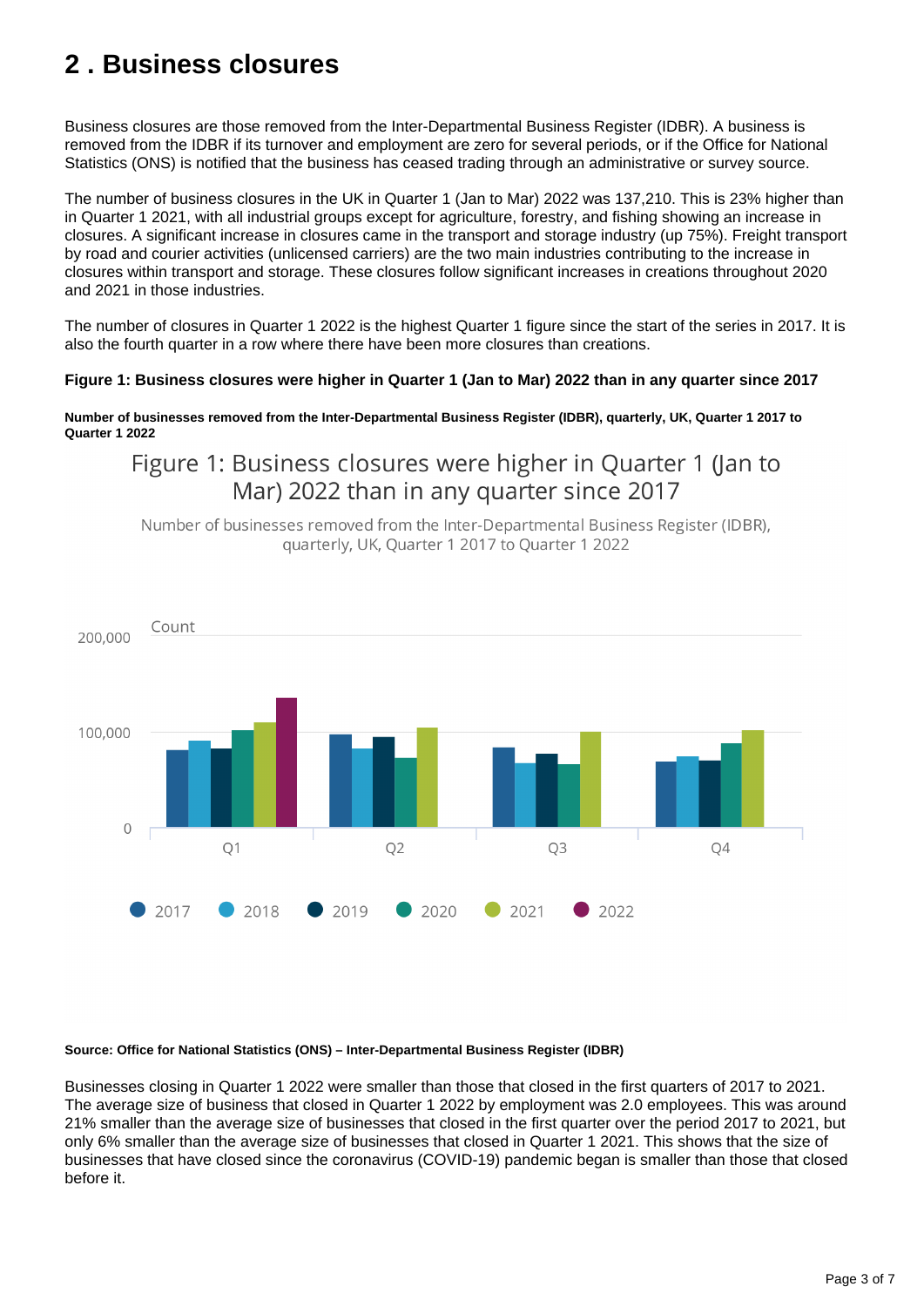## <span id="page-3-0"></span>**3 . Business creations**

Business creations are new enterprise entries onto the Inter-Departmental Business Register (IDBR). These are referred to as business births in [our annual Business Demography, UK bulletins](https://www.ons.gov.uk/businessindustryandtrade/business/activitysizeandlocation/bulletins/businessdemography/previousReleases) and other data. For more information, see the [Measuring the data](https://www.ons.gov.uk/businessindustryandtrade/business/activitysizeandlocation/bulletins/businessdemographyquarterlyexperimentalstatisticsuk/januarytomarch2022#measuring-the-data) and [Glossary](https://www.ons.gov.uk/businessindustryandtrade/business/activitysizeandlocation/bulletins/businessdemographyquarterlyexperimentalstatisticsuk/januarytomarch2022#glossary) sections of this bulletin.

The number of IDBR business creations in the UK in Quarter 1 (Jan to Mar) 2022 was 136,390. This figure is at the same level as Quarter 1 2021. There was a decrease in the number of births in 7 of the 16 industry groups when compared with the same quarter a year ago, with the most significant fall being in retail (down 34%). The most significant increase in creations on the same quarter a year ago is in construction (up 14%).

Although the number of creations in Quarter 1 2022 is at the same level as Quarter 1 2021, the number of business creations in Quarter 1 2022 was 15% higher than the average number of business creations in each Quarter 1 between 2017 and 2021.

#### **Figure 2: Business creations in Quarter 1 (Jan to Mar) 2022 were at the same level as those seen in Quarter 1 2021**

**Number of businesses added to the Inter-Departmental Business Register (IDBR), quarterly, UK, Quarter 1 2017 to Quarter 1 2022**

### Figure 2: Business creations in Quarter 1 (Jan to Mar) 2022 were at the same level as those seen in Quarter 1 2021

Number of businesses added to the Inter-Departmental Business Register (IDBR), quarterly, UK, Ouarter 1 2017 to Ouarter 1 2022



#### **Source: Office for National Statistics (ONS) – Inter-Departmental Business Register (IDBR)**

Between 2017 and 2021, the average new business created in Quarter 1 had around 2.7 employees. The average number of employees in Quarter 1 2022 was 19% lower at 2.2 employees. Businesses that have been created since the coronavirus (COVID-19) pandemic began tend to be smaller in terms of employment than those created before the coronavirus pandemic.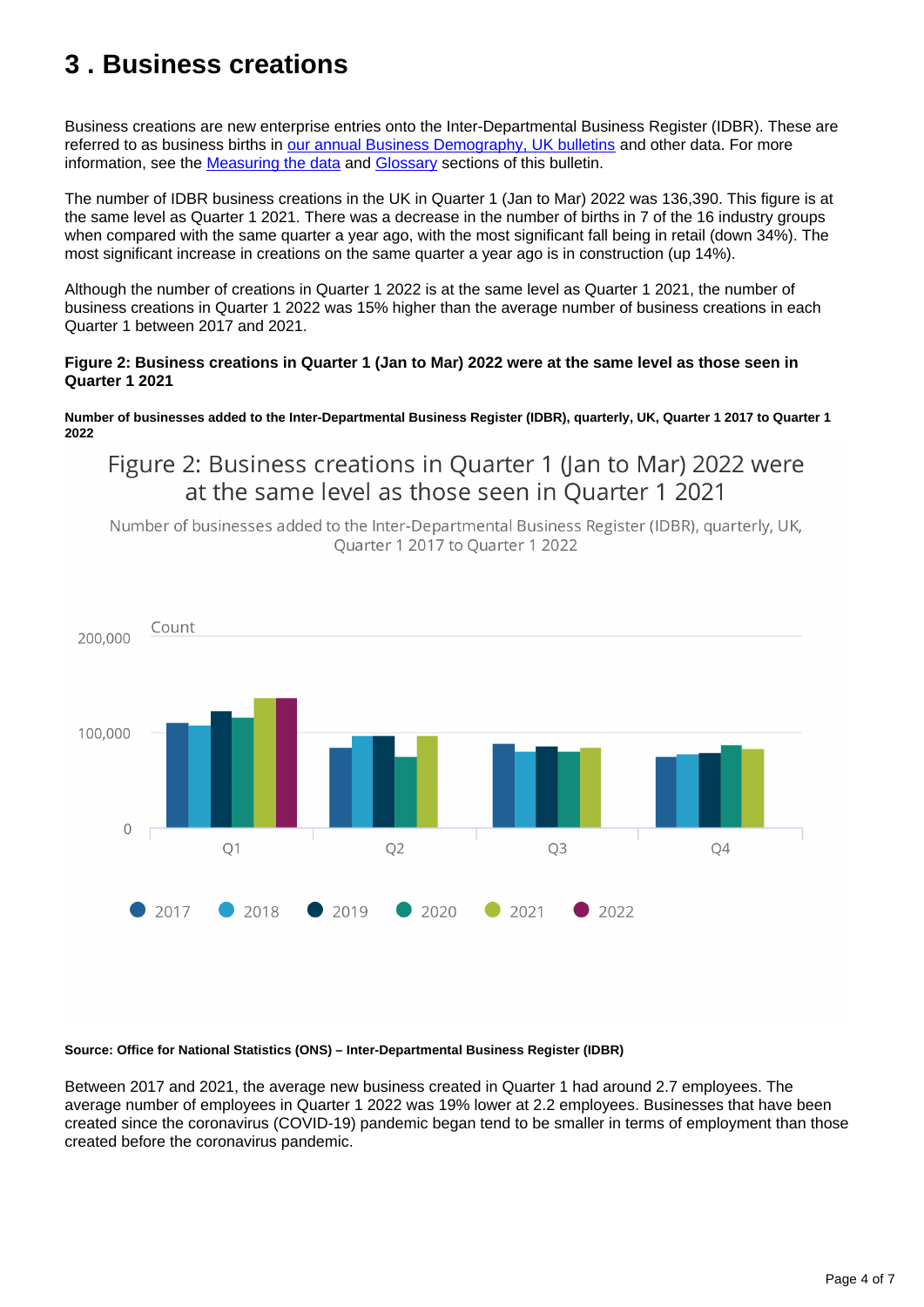### <span id="page-4-0"></span>**4 . Business demography, quarterly experimental estimates, UK data**

[Business demography, quarterly experimental statistics, UK](https://www.ons.gov.uk/businessindustryandtrade/business/activitysizeandlocation/datasets/businessdemographyquarterlyexperimentalstatisticsuk) Dataset | Released 28 April 2022 Business births and deaths from the Inter-Departmental Business Register with high-level breakdowns by industry and region. Quarterly Experimental Statistics.

## <span id="page-4-1"></span>**5 . Glossary**

### **Business**

For this release, the term "business" is used to represent an enterprise. An enterprise can be defined as the smallest combination of legal units that is an organisational unit producing goods or services, which benefits from a certain degree of autonomy in decision-making, especially for the allocation of its current resources. An enterprise carries out one or more activities at one or more locations. An enterprise may also be a sole legal unit.

#### **Business creations**

Often referred to as business births, we refer to enterprises added to the Inter-Departmental Business Register (IDBR) as business creations in this release. Enterprises are added to the IDBR when a new business is identified from administrative sources (usually the VAT or PAYE systems).

#### **Business closures**

Business closures are removals from the IDBR. A business is removed from the IDBR if its turnover and employment are zero for several periods, or the Office for National Statistics (ONS) is notified that the business has ceased trading through an administrative source. These are referred to as business deaths in our annual [Business Demography, UK bulletins](https://www.ons.gov.uk/businessindustryandtrade/business/activitysizeandlocation/bulletins/businessdemography/previousReleases) and other data.

This should not be confused with temporary business closures because of the coronavirus (COVID-19) pandemic, whereby a business pauses trading but is still an active business.

### **The Inter-Departmental Business Register (IDBR)**

A database of all businesses in the UK registered for VAT and/or the PAYE income tax system. There are approximately 2.8 million businesses on the IDBR. The IDBR is the register of UK businesses used as a sampling frame for ONS business surveys.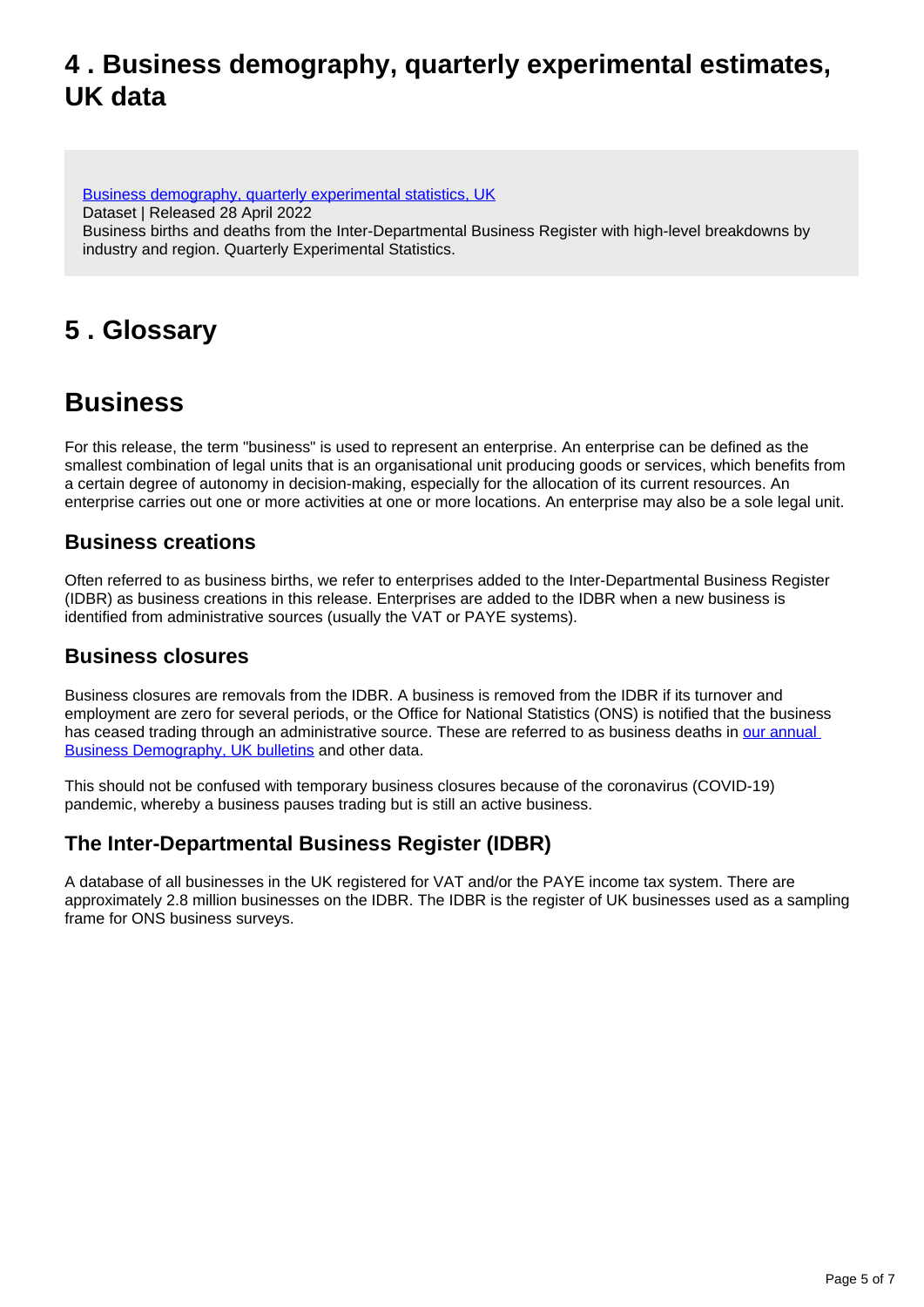### **Turnover and employment data**

The turnover data on the IDBR is mostly derived from VAT or ONS business survey records. Employment data on the IDBR is derived from PAYE or ONS business survey records. In some cases, values are imputed from administrative data. The turnover data are updated annually, every September, from available data. Employment data are updated more frequently for some businesses but at least annually for all businesses.

The turnover and employment data for business closures are the stored values at the last update while the business was active on the IDBR, often the last annual update. These figures are not adjusted for inflation, so the average turnover would be expected to rise slowly over time in line with inflation.

For business creations, the value for turnover is usually that estimated by the business upon registration with HM Revenue and Customs (HMRC) for VAT. The employment value is the number of actually registered employees on their PAYE scheme if they have one, and it is imputed if they do not. This value is revised on the IDBR when more up-to-date data are received, but it is not revised in these statistics.

Data on turnover and employment on the IDBR should not be used to measure economic growth or the growth of the labour market; other ONS sources should be used for this. Data points are generally current for larger businesses, but less current for smaller businesses.

### <span id="page-5-0"></span>**6 . Measuring the data**

### **Experimental Statistics**

The statistics presented are [Experimental Statistics](https://www.ons.gov.uk/methodology/methodologytopicsandstatisticalconcepts/guidetoexperimentalstatistics), so care needs to be taken when interpreting them.

#### **Additional geographical breakdowns**

From the Quarter 4 (Oct to Dec) 2021 release, additional geographical breakdowns of business creations and closures have been made available to meet user needs. An unspecified geography category has also been introduced to deal with the distorting effect of multiple registrations at the same site. These apply where there are over 250 creations or closures at the same postcode. Any creations or closures that happen at one of these postcodes are taken out of their geography and placed into the unspecified category. These cases still count towards the UK totals. The figures are provided in the data workbook published as part of this statistical release.

### **Time of recording**

Business creations and closures in these data are based on the date on which the action occurs on the Inter-Departmental Business Register (IDBR). Data for this release are extracted from the IDBR quarterly.

The date a business is added to the IDBR is generally on the same day, or within a few days, of the legal creation of the business as a company with Companies House. However, this can be several weeks after the effective birth of the business.

For business closures, the registration process can take a little longer because the death of a business may be long and complex. The effective death of a business may occur several months before its actual death from a legal perspective. A business is removed from the IDBR if information from HM Revenue and Customs (HMRC), Office for National Statistics (ONS) business surveys, or Companies House indicates it is no longer active. The ONS proves deaths by contacting businesses if necessary.

#### **Frequency of data**

The IDBR is updated from four main sources: